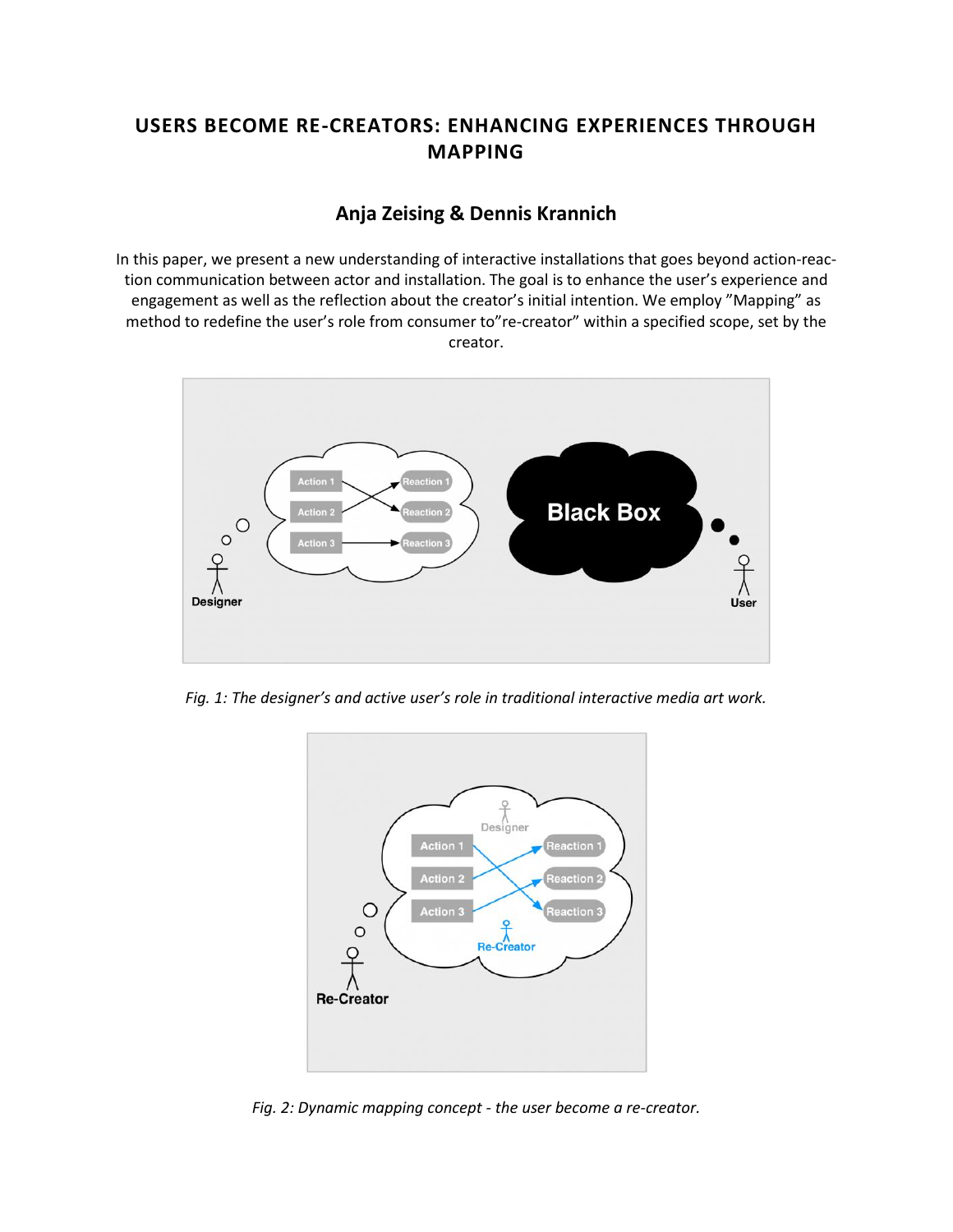#### Introduction

On the crossroads of technology and arts, we consider User Experience Design as a promising approach to empower the design process of media art pieces and ensure the actors' engagement and reflection. We focus on interactive installations as media art pieces; the actor provokes a system's reaction by his actions (e.g. full body movement).

Since most installations only provide a closed action-reaction framework – some employ programmed randomness to include surprising moments – we argue towards a new understanding of the actor's role. The goal is to enhance the user's experience by creating a deeper engagement and immersion on the one side and a reflection process on the other side.

#### Digital Experience Design

In context of HCI, works like "User Experience with the CYBER graphics terminal" (1974) from Edwards & Kasik have constituted the term user experience for the first time. [1] During the 80s the term was rarely used. In the 90s its popularity started again with the movement of Don Norman ("User Experience Architect"). Since the new millennium, the term user experience is spread through various disciplines in the field of HCI. Hence, the quality of a digital product does not rely on usability only, but also on aspects like aesthetics and emotional bonding. In the near future previously separated disciplines will merge due to the shift from performance- and task-oriented systems to experiences with and through digital products. [2]

Hassenzahl says: *"[...] experience emerges from the intertwined works of perception, action, motivation, emotion, and cognition in dialogue with the world (place, time, people, and objects). It is crucial to view experience as the consequence of the interplay of many different systems. [...] While many processes together produce experience, emotion is at its heart and has an accentuated position. One may go as far as saying that emotion is the very language of experience."* [3]

According to this, our understanding of experience is a stream of thinking, acting, feeling, rating and reflecting of external and internal influences. It is an inner self-reflection. An experience is a composition of this stream into a closed and personally meaningful entity. Experiences give our actions meaning, they are remembered, communicated and act as a motivator or de-motivator. It can be named precisely and has a start and end point. As a matter of this, an experience changes over time.

Besides taking a look at experiences on a meta-level, it is also important to take a look at the particular factors that are directly related to our interaction with digital products, because user experience design does not only involve the product, but also the user, their activities and the context in which the interaction takes place. We understand user experience as a symbiosis of these four basic elements. As a matter of this, we extend the term experience design by the word *digital* to *Digital Experience Design* to accentuate the interaction with a digital product. The use of a digital product in contrary to analog products is essential for the general framework of interaction. Therefore we stress on this particular aspect.

The *Digital User Experience* is based on four key aspects: the characteristics of the product, the user, the activities and the context of use. The digital product is characterized by its tangible (pragmatic) and intangible (hedonic) qualities. The appraisal of functionality, performance and usability takes place on an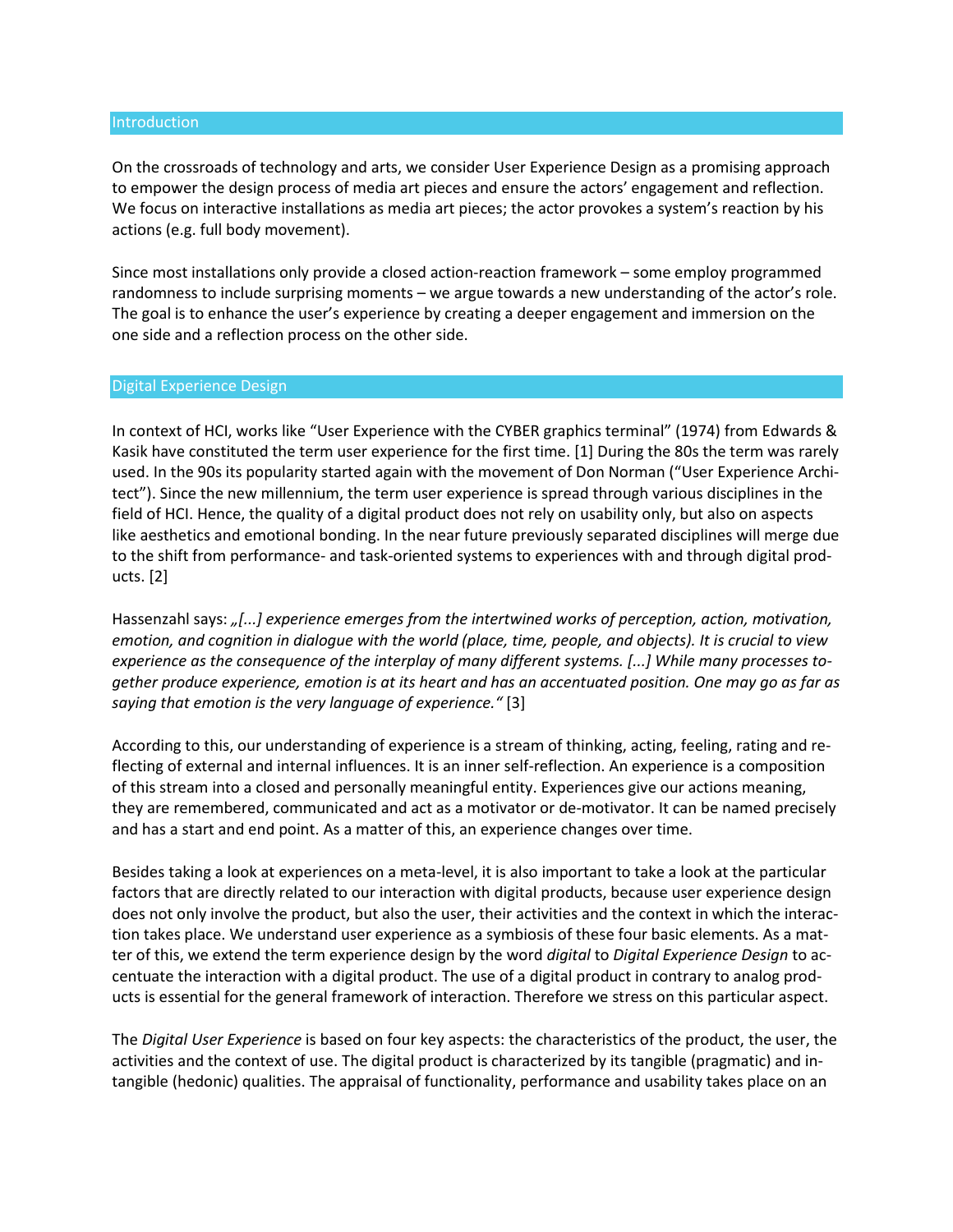objective level, whereas beauty, emotion and meaning take place on a subjective level. The user is driven in particular by his intentions (goals), perception, (pre-) knowledge and culture. In this process, selfreflection and perception/cognition takes place. The user evaluates and rates the own acting and the experience as well as compares the current experience with previous ones. Before the user interacts with a product he has expectations of the product (expected experience). This experience will change over time. The user starts with some expectations before the first contact with the product, which he might have gotten from product description, photos/videos or review. During the use, these expectations can be met or not. Based on these experiences new expectations evolve. After the use a first opinion is created and new expectations for future interaction/use arise. Places and spaces, their objects and people (subjects), events and environmental influences (e. g. light and weather) characterize the context of use. An essential factor is the time, because all characteristics of the context and activities depend on it; they can change during the day and over months and years. This does also include the requirements and needs of the user; they also change over time. Consequently, it is only possible to measure the user experience at a given point in time.

In conclusion we can say, that user experience is a dynamic phenomenon, which changes over time and influences or future experiences. The context of use influences the user, the activity and the digital product. Thus, the experience can be influenced for example by poor lighting conditions, that result in reflections on the screen, the activity by tight and crowded places and spaces, and the user can be distracted by high traffic, pedestrians or other objects (e.g. vehicles in road traffic). An activity provides the connection between the digital product, the user and the usage context.

#### Mapping to enhance experiences and reflexion

*to map: to assign (as a set or element) in a mathematical or exact correspondence <map picture elements to video memory> (Source: Merriam-Webster.com)* [4]

With the term mapping we refer to the process of assigning a set of controls to a given functionality of an installation to modify the action-reaction principle of an installation. This gives the creator the possibility to enhance the interaction and user experience.

*"Interactions are reciprocal events that require at least two objects and two actions. Interactions occur when these objects and events mutually influence one another."*[5] Thus, the user can influence a process and change the systems' behavior. However, the interaction is limited to a set of rules, defined by the creator. Mapping on the other side modifies or enhances these fixed rules of interaction. It makes decisions about if, when, and how to respond to incoming inputs or which channel to use for the response. Additionally mapping is always connected to a certain topic (e.g. movement, sound). It builds in itself a closed entity.

More in general, a distinction can be made between installations in which a continuous mapping of action (input) onto reaction (outputs) is used and installations in which a sort of dialog takes place. These two conditions can be thought as boundaries of a continuum of possible interactions. According to this, we can distinguish two different types of mapping: 1. direct mapping implies some kind of directness in the action-reaction process without any dynamics; 2. indirect mapping includes some kind of logical model or reasoning that selects a reaction-algorithm in correspondence to the current context. Hence the reaction is selected from a collection of possible reactions. Due to this static concept the user experience decreases when the user fully understood the underlying mapping rules.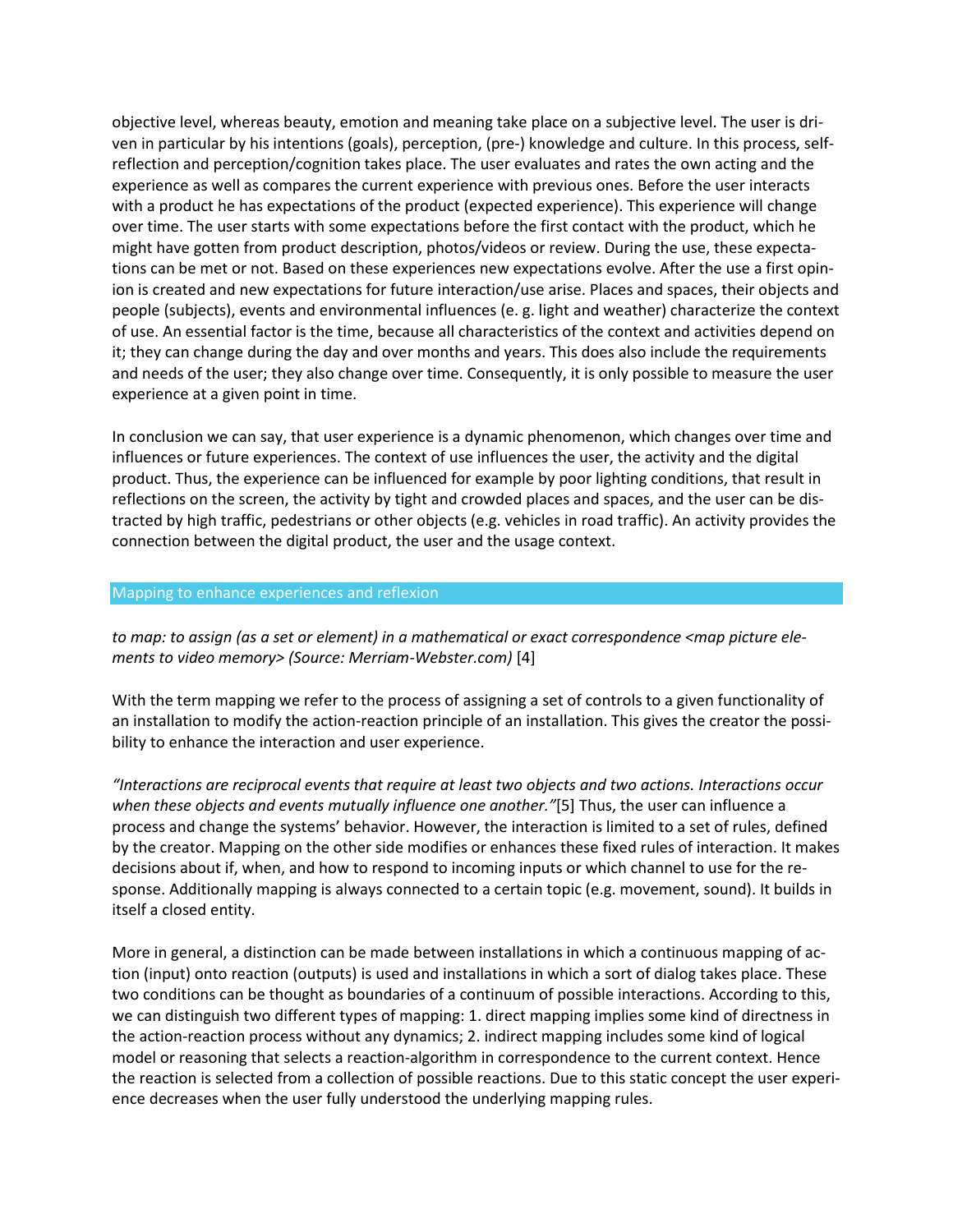Therefore we propose to change the role of the actor from an active user to an active re-creator. A recreator is empowered to manipulate the mapping rules, which allows her/him to reflect on technology, aesthetics and experience. Technology becomes a visible artifact of the installation. Performing the mapping process motivates the re-creator to explore the action-reaction framework and underlying rules. Adding personal meaning enhances the experience even more.

In traditional interactive media art works the designer defines a set of actions and reactions and maps them according to the designer's mental concept (see fig. 1). The user on the other side perceives the installation as a black box. He/she has to figure out how the installation works (action  $\rightarrow$  reaction) and how the designer applied the mapping. With the lack of modifying the mapping, his/her experience of interacting with the installation is decreased. This can lead to one of the following three states: The user gets bored: He/she has figured out the installation's underlying concept and mapping; any further interaction is boring; the interaction time is too limited/short. The user gets unexcited: He/she understands the static installation concept, but its static behavior makes the interaction unexciting. The user gets frustrated: He/she cannot find out or understand the installation's underlying concept and mapping.

By applying an dynamic mapping concepts to the interactive media art work, the designer's and user's role are changed (see fig. 2):

The designer still creates a set of actions and reactions, as well as a mapping (as shown in figure 1), but in addition he/she defines certain rules and boundaries. The designer defines the different perspectives of the installation in order to reflect upon its being and purpose. He/she can adjust this experience by defining the boundaries of the mapping. The re-creator exploits the installation and modifies the mapping within the given scope through an additional interface.

However it is always a tightrope walk between level of freedom and level of art. The more mapping is applied, the more the designer divulges the installation to the user. On the other side, the less mapping is applied, the more the installation can focus on a certain aspect.

#### An Example: Der Schwarm

Some examples of mapping are presented in the installation Der Schwarm. [6] A flock of swarming light spots projected on the floor reacts to free body movements. The response of the swarm intelligence to the movement of the interacting user is represented through behavioral patterns. A pattern defines a set of swarm parameters such as movement direction, velocity and graphical representation. Free body movements are tracked and its velocity and position are mapped to the flock's behavioral patterns and position. Quick movements by the user evoke a fleeing or aggressive flock of light spots, while slow movements make the light spots react calm and friendly.

An enhancement of the installation Der Schwarm is an auditory display [7] that creates sound, every swarm particle creates a sound. The mapping is realized through the employment of Albert Mehrabian's three-dimensional emotion model (PAD), which has advantageous properties for digital systems and is already been applied to link properties of sound and emotions. [8] [9] Mehrabian's representation oriented system is defined through the axes valence (pleasure vs. displeasure), arousal (arousal vs. nonarousal) and control (dominance vs. submissiveness). [10] At first we mapped three major swarm behavior parameters to the axes of the PAD model. Then we assigned three sound parameters to the axes. The result is one possible mapping of swarm behavior parameters to sound parameters. An interface